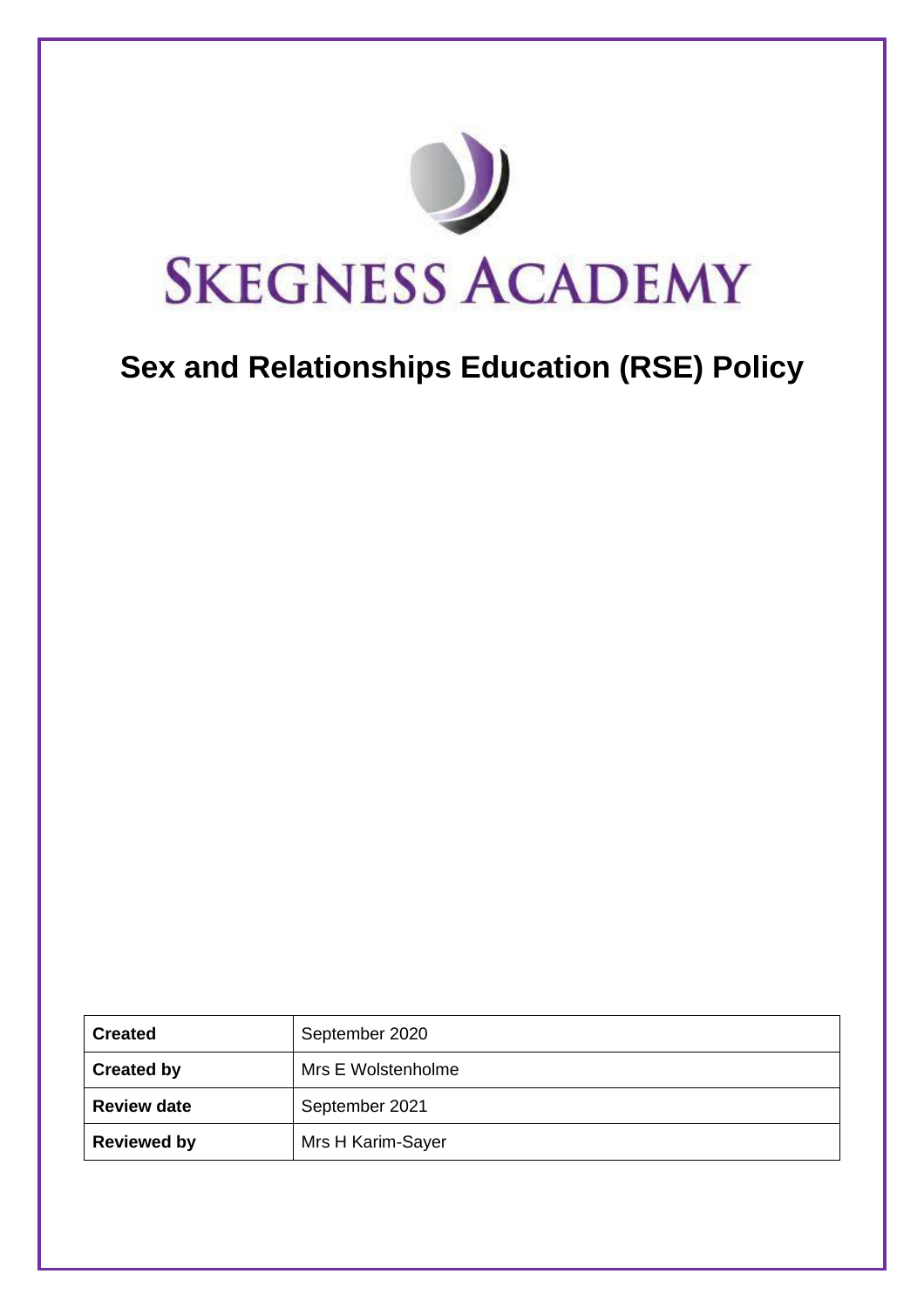#### **Introduction**

Within the PHSE curriculum sits RSE. Relationships and Sex Education at the Skegness Academy aims to support young people through their physical, emotional and moral development from childhood to adolescence and into adulthood. We believe that Relationship and Sex Education is an essential part of a broad and balanced curriculum.

It is delivered to all students in accordance with the Academy's Equal Opportunities Policy and is planned alongside the DFE statutory guidance on Relationships Education, Relationships and Sex Education (RSE) and Health Education which is taken from Section 80A of the Education Act 2002 and section 403 of the Education Act 1996. This guidance replaces the Sex and Relationship Education guidance (2000). This guidance will be reviewed three years from first required teaching (September 2020) and every three years after that point. It has been approved following consultation with relevant Heads of Faculty (Science, Humanities, PSHE, Art & Culture, Child Development and PE) as well as students, parents and staff involved in teaching Sex and Relationships.

A copy of the latest statutory framework is available on our website under Curriculum > PHSE. It can also be accessed [here.](https://assets.publishing.service.gov.uk/government/uploads/system/uploads/attachment_data/file/908013/Relationships_Education__Relationships_and_Sex_Education__RSE__and_Health_Education.pdf)

Parents and carers are given the right under the national framework to withdraw pupils from sex education (but not Relationships or Health Education). Parents have the right to request that their child be withdrawn from some or all of sex education delivered as part of statutory RSE. Parents can request to withdraw the child, up to and until three terms before the child turns 16.

If any parents or carers would like to raise a concern or request a call from the leader responsible for PHSE/RSE, there is a form [here.](https://forms.office.com/Pages/ResponsePage.aspx?id=WnSRoNi3ek2yphNZBT1FEN4rD0mpZ2BCtWE6gyRZ20ZUQUc3WEk4QVNNRFpCMzhSTUxMQVo0QTlQNC4u) A copy of this is also on our website under Curriculum > PHSE.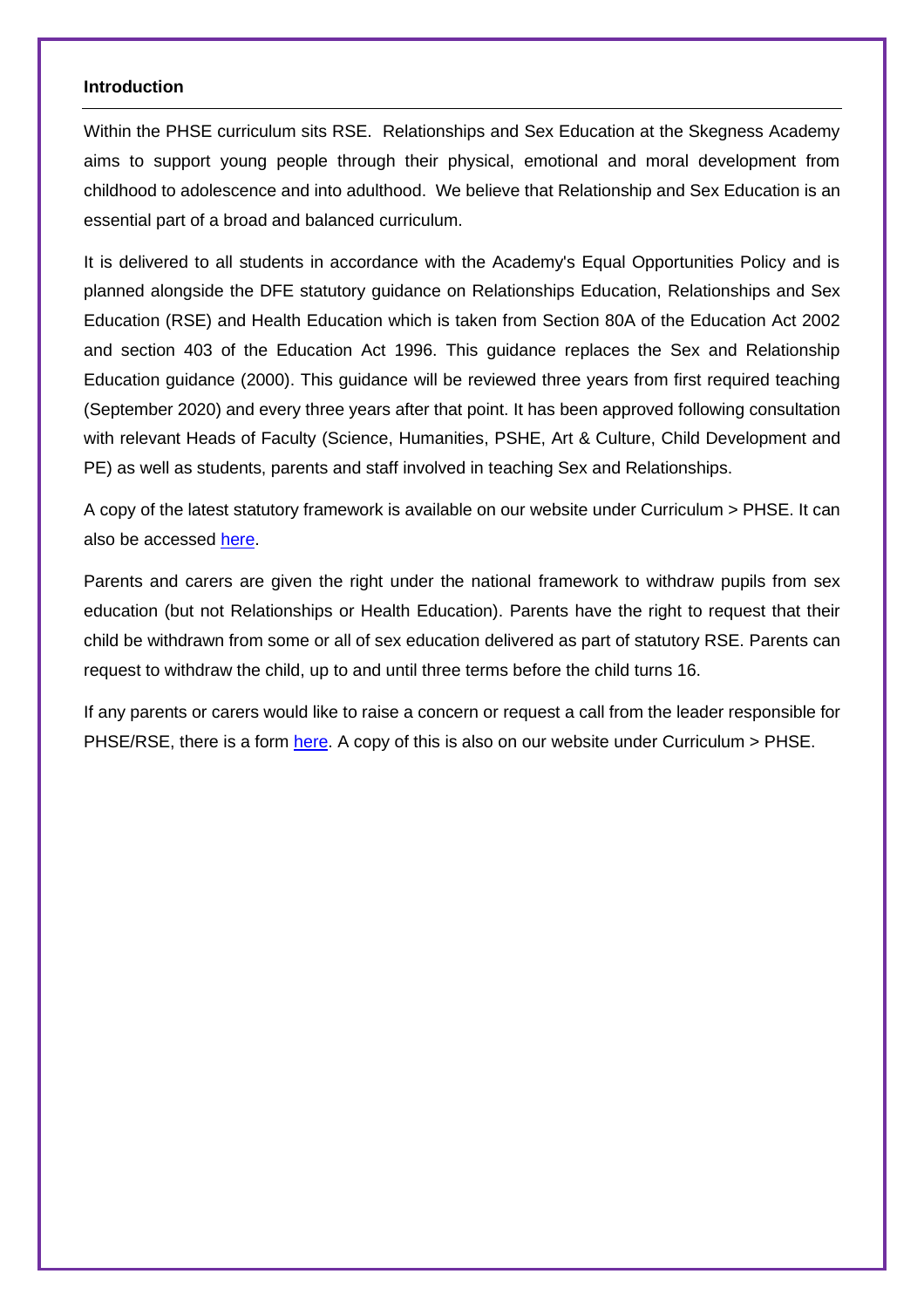#### **Definitions**

RSE teaches children and young people how to be safe and healthy. It teaches them how to manage their academic, personal and social lives in a positive way. RSE involves a combination of sharing information, exploring issues and values. RSE is not about the promotion of sexual activity or lifestyles.

**Relationships Education:** The focus is on teaching the fundamental building blocks and characteristics of positive relationships, with particular reference to friendships, family relationships, and relationships with other children and with adults. These areas of learning are taught within the context of family life taking care to ensure that there is no stigmatisation of children based on their home circumstances (families can include single parent families, LGBT parents, families headed by grandparents, adoptive parents, foster parents/carers, amongst other structures) along with reflecting sensitively that some children may have a different structure of support around them (for example: looked after children or young carers).

**Health Education:** The focus is on teaching the characteristics of good physical health and mental wellbeing. Teachers should be clear that mental wellbeing is a normal part of daily life, in the same way as physical health. See Appendix 2 for content mapping from the PSHE Association. Health education also includes teaching children the facts about puberty (preparing boys and girls for the change that adolescence brings).

**Sex Education:** The focus is on reproduction (how a baby is conceived and born) and positive sexual relationships. Parents have the right to withdraw a pupil from sex education lessons up to three months before the 16th birthday of the pupil when the child can choose to opt in.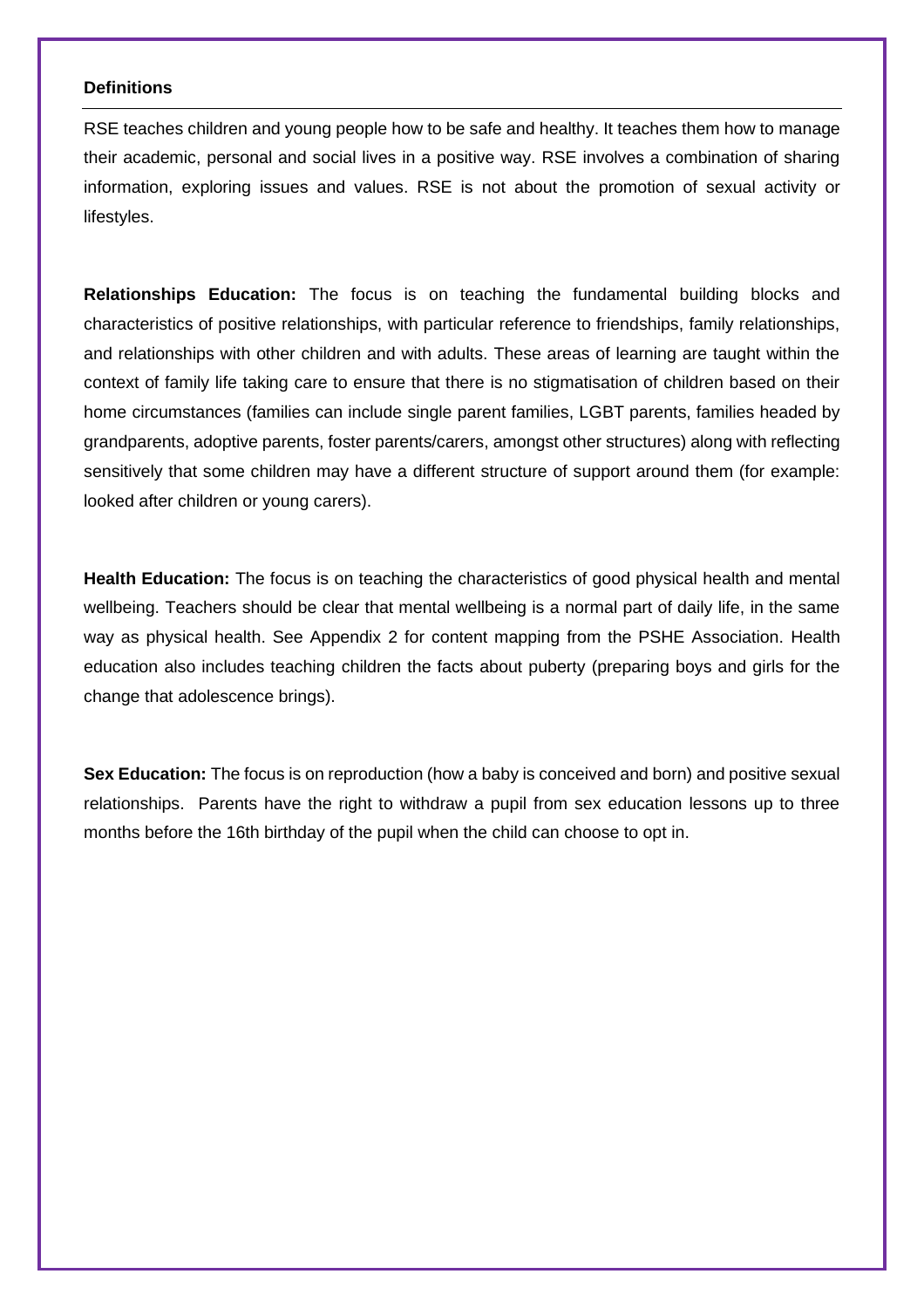#### **Aims**

We intend to:

- give all students objective and accurate information concerning sexual relationships
- equip them to make considered decisions about their own relationships
- encourage them to respect the needs and rights of others
- foster a sense of moral responsibility
- develop the skills to understand and avoid unwanted sexual experiences
- provide a knowledge of how the human body functions and how it develops so that students understand the changes that are happening to their bodies and how these will affect them.
- develop self-esteem, self-awareness and communication skills
- provide support and information for young people and their parents
- provide a secure environment where issues can be explored
- provide opportunities for students to talk with adults, who are prepared to engage with them about issues that are concerning them
- encourage students to accept that others' sexuality may be different from their own
- teach students about aspects of the law regarding sexual relationships and sexuality
- provide a framework in which sensitive discussions can take place
- create a positive culture around issues of sexuality and relationships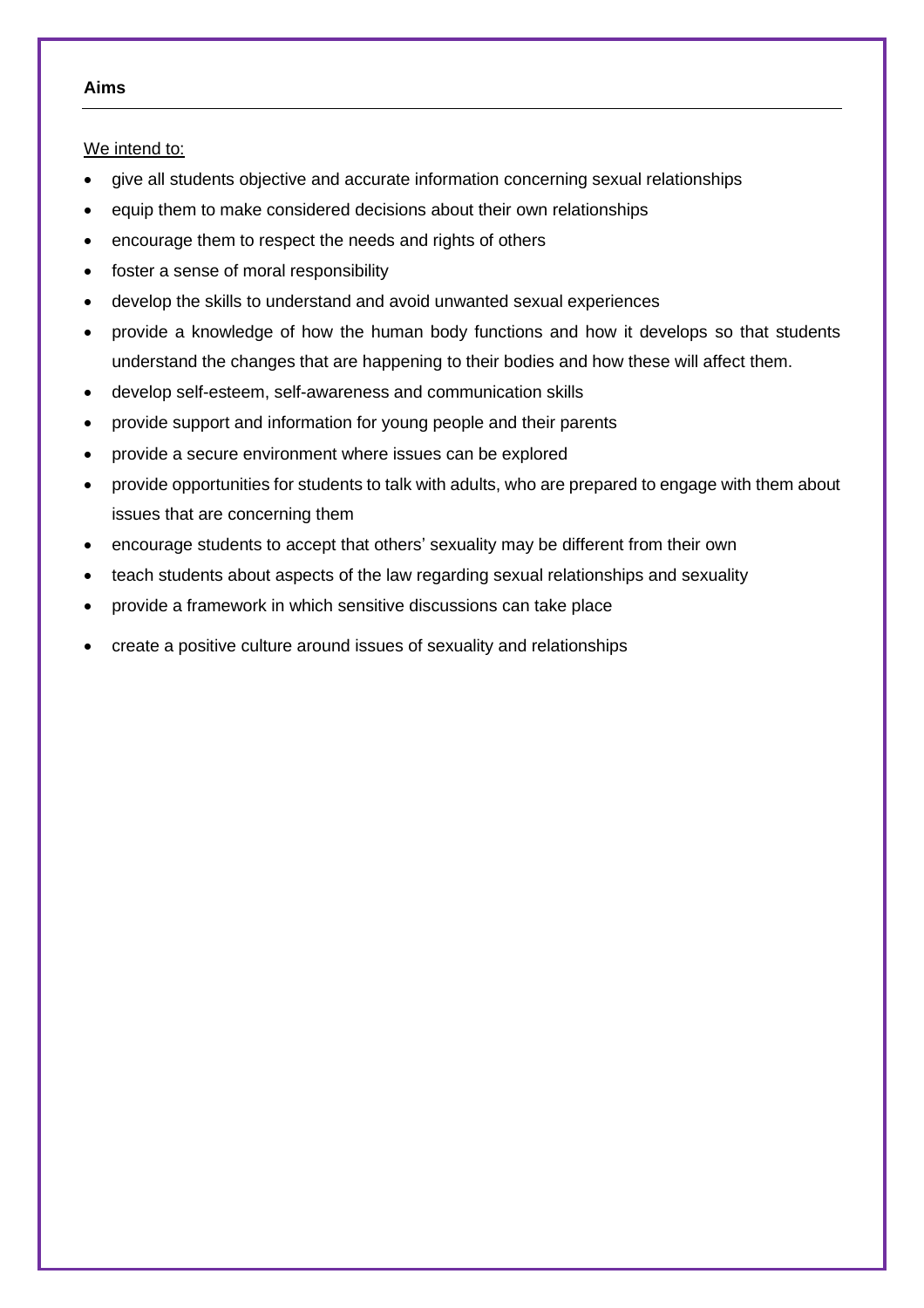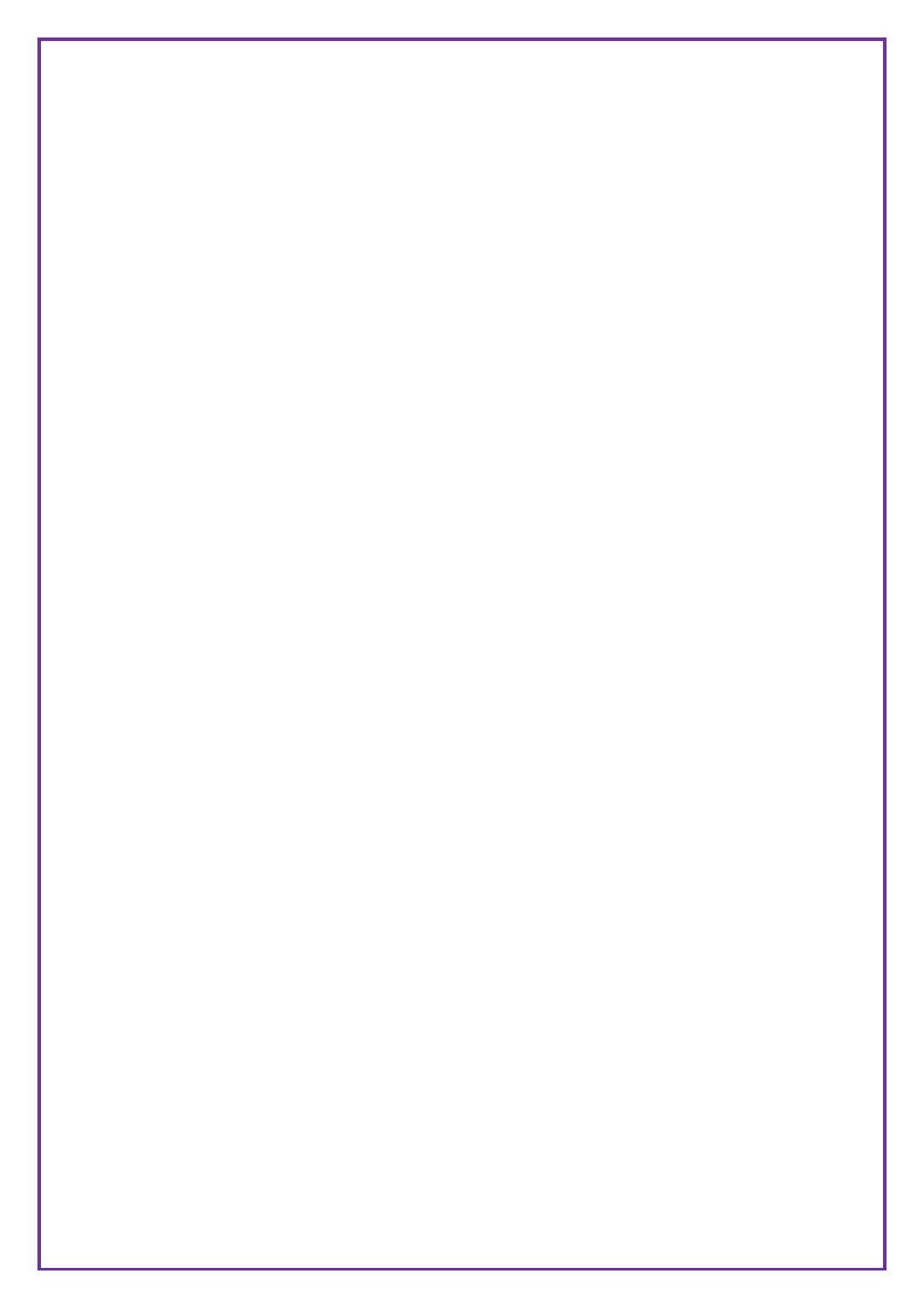# **Sex and Relationships Education at the Skegness Academy**

### Key Stage 3

At this age students are going through the early stages of puberty. The topics covered are:

- Changes to the body, emotions and mental health during puberty
- Human fertility
- Contraception
- Personal responsibility for Health (e.g. personal hygiene, healthy habits, internet use)
- The menstrual cycle
- Sexual Relationships and an individual's health (including STIs, HIV and AIDs).
- Introduction to consent and thinking about personal boundaries and how to set them
- The effect of the media and the internet on body image
- Building and sustaining positive relationships
- Pornography and the potential for it to affect their relationships and expectations

### **RSE in Key Stage 4**

The topics covered in Key Stage 4 are:

- Human Fertility how males and females differ in their fertility
- The impact of the Internet and mobile technology on sexual issues and how this might be different for boys and girls.
- Pornography and the potential for it to affect their relationships and expectations
- Peer pressure and how it may affect the choices they make
- Choices and alternatives to different sexual situations.
- Consent in the context of relationships
- Self care (breast and testicle examination)
- Healthy and unhealthy relationships
- Teenage parenthood
- Positive sexual relationships

#### **1. What topics will be covered and when?**

The school's RSE programme is taught as part of the PSHE curriculum throughout Key Stages 3, 4 and 5 (See Appendix 1: By the end of secondary school pupils should know). The time allocated to RSE in each year group is: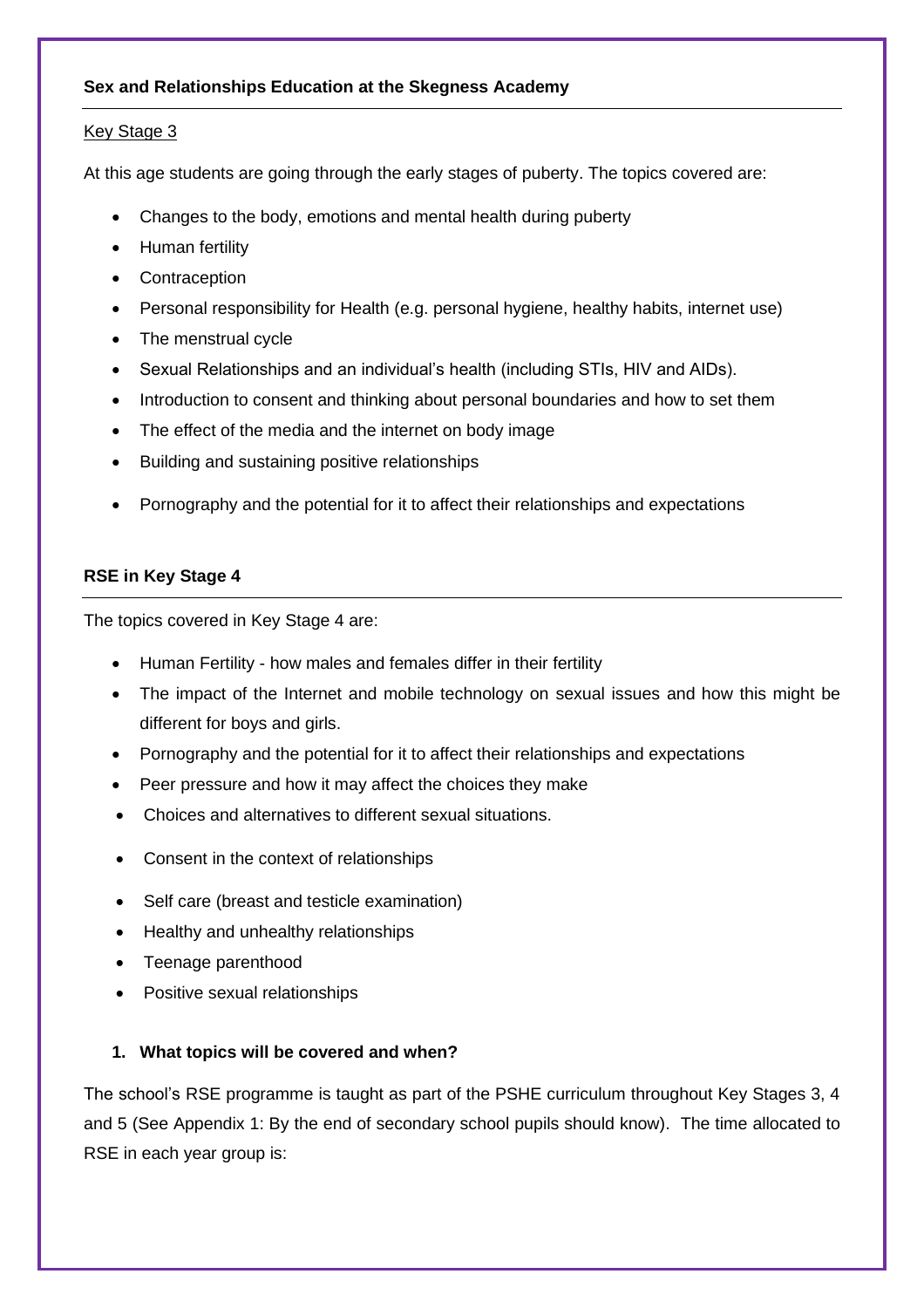Year 7- RSE is taught within PHSE. This has 1 hour of curriculum time per week.

Year 8 – RSE is taught within PHSE. This has 1 hour of curriculum time per week.

Year 9 – RSE is taught within RE/PHSE which has 1 hour of curriculum time per week.

Year 10 – One 40 minute tutor time per week, plus relevant assemblies and workshops.

Year 11 – One 40 minute tutor time per week, plus relevant assemblies and workshops.

## **2. How will we ensure inclusion and differentiate learning?**

We will identify students' different starting points and ensure that all students' situations are understood.

We will require students to respect and appreciate many different viewpoints and use these to inform their own decisions. All staff teaching RSE will be expected to do the same.

# **3. The Involvement of Parents and Carers**

We are committed to working with parents and carers. We will offer support by:

- Making this document available on the school website and by providing hard copies upon request
- Offering meetings to parents who have further queries upon request

Parents have the right to request that their child be withdrawn from some or all of sex education delivered as part of statutory RSE up to and until 3 terms before the child turns 16. After this point, if the child wishes to receive sex education rather than being withdrawn, the school will arrange this. There is no right to withdraw from Relationships Education or Health Education.

Requests for withdrawal should be put in writing, using the form in Appendix 2 and addressed to the Principal. There is there is a form [here.](https://forms.office.com/Pages/ResponsePage.aspx?id=WnSRoNi3ek2yphNZBT1FEN4rD0mpZ2BCtWE6gyRZ20ZUQUc3WEk4QVNNRFpCMzhSTUxMQVo0QTlQNC4u) A copy of this is also on our website under Curriculum > PHSE.

A copy of withdrawal requests will be placed in the pupil's educational record. The Principal or Deputy Principal will discuss the request with parents and take appropriate action.

Alternative work will be given to pupils who are withdrawn from sex education.

# **4. How will we ensure the curriculum is balanced?**

Consistent with the values already described, we will ensure that students are offered a balanced programme that includes many different viewpoints to particular situations. When looking at particular issues (such as contraception) students will be taught that different groups hold to different principles. Exploring different viewpoints does *not* mean that the school supports that viewpoint.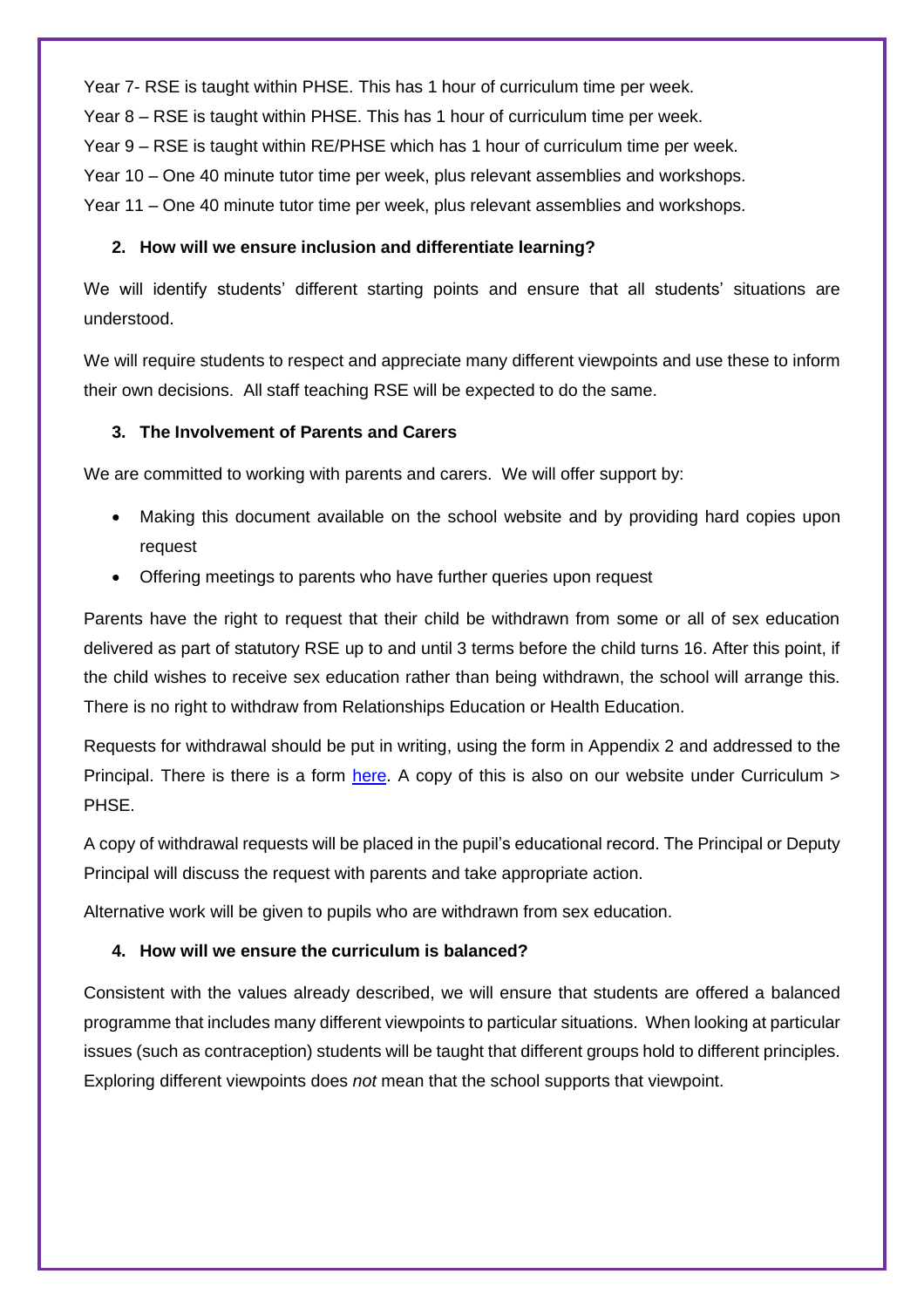#### **5. How will we ensure that our equalities obligations are fulfilled?**

Under the Equalities Act 2010 Schools must strive to do the best for *all* students, irrespective of disability, educational needs, race, nationality, ethnic or national origin, pregnancy, maternity, sex, gender identity, religion or sexual orientation or whether they are looked after children. A copy of our Equalities Policy can be found [here.](https://www.skegnessacademy.org/_site/data/files/documents/3EA42CAB9DBAFC7285C17258DB9B38F5.pdf)

As well as being given knowledge and information, students will be encouraged to respect diversity. Staff teaching Relationships and Sex Education will be expected to do the same. They will not let any differing personal beliefs and attitudes influence their teaching. All prejudicial views and discrimination will be challenged and dealt with in line with the school's policies.

We will review this policy every year or in light of issues that come up in the local area or in light of national or legal considerations.

# **6. Who will be responsible for teaching the programme?**

The programme will be led by Mrs Karim-Sayer, Lead for PSHE and RSE. Teaching of the subject will be by specialist teachers and form tutors.

Much of the work of RSE is supported in other areas of the school. See section 11 below

# **7. How will the RSE policy link to other school policies and other subjects in the curriculum?**

The biological aspects of human sexual behaviour and contraception are delivered in National Curriculum Science. These lessons develop scientific knowledge and understanding and do not deal with values, beliefs and attitudes. Where aspects of sexual relationships arise in any other area of the curriculum they are considered in accordance with the values and beliefs framework of this policy. These lessons will involve any students who have been withdrawn from the PSHE Sex Education Programme. Teachers should act with professional judgement and respect students' and parents' views and sensitivities.

Moral choices are also covered in Religious Education; these include looking at fertility and fertility treatment in year 9.

The IT department will also complete some work on responsible use of the internet as well as moral choices involved. The Skegness Academy also has an E-Safety Officer who oversees all online activity. Our E-Safety Officer is Mr D Field – Senior Assistant Principal.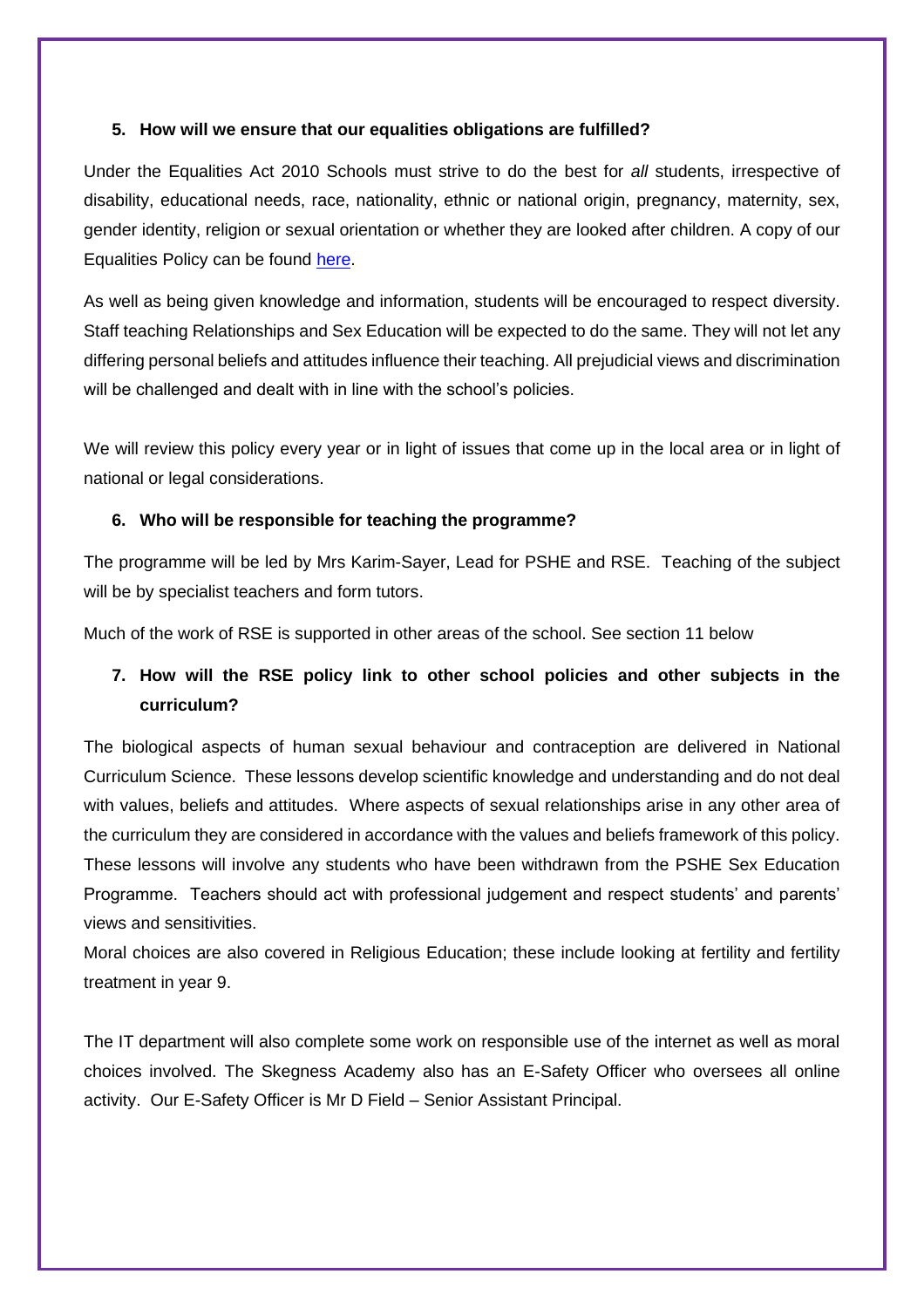The Academy works with National Online Safety and regularly incorporates their resources into lessons and also promote ways to stay safe online through the Academy's Social Media platforms. Finally, all students will have drop-down days to explore a variety of topics in more detail, for example staying safe. Modules covered include healthy relationships and online safety.

We liaise with feeder schools within Greenwood Academies Trust to ensure appropriate continuity and development of Sex Education.

# **8. What teaching methodologies will be used?**

A variety of approaches are used to give students relevant information, enabling moral issues to be explored through discussion and to allow acquisition of appropriate skills. A safe environment for discussion is created by the use of ground rules and distancing techniques. A wide range of appropriate resources is available to teachers of RSE. These are available for inspection by parents on request. Teachers recognise the importance of listening to the concerns of young people, particularly those who may find it more difficult to express emotions.

#### **9. How will students' questions be answered?**

Students will have the opportunity to ask questions both openly and in an anonymous way. For example, in the Year 7 lesson on puberty, both the boys and girls have an opportunity to ask questions that may be concerning them by submitting them on a piece of paper.

#### **10. How will children who are thought to be at risk be supported?**

Students are deemed to be at risk if they are:

- involved in situations where they can endanger themselves or others.
- involved in situations where they are being exploited or are exploiting others.
- Victims of abuse, physical/sexual or emotional this would require referral to the Designated Member of Staff for Safeguarding Children.

If a teacher learns from a student under 16 years of age that he/she is having or contemplating sexual intercourse the teacher should take steps to ensure that:

- wherever possible the young person is persuaded to talk to their parent/carer.
- the young person understands the need for advice on sexual health and is given precise information about where he/she can access confidential contraception advice and services.
- child protection issues are addressed and the Designated Safeguarding Lead in school is informed.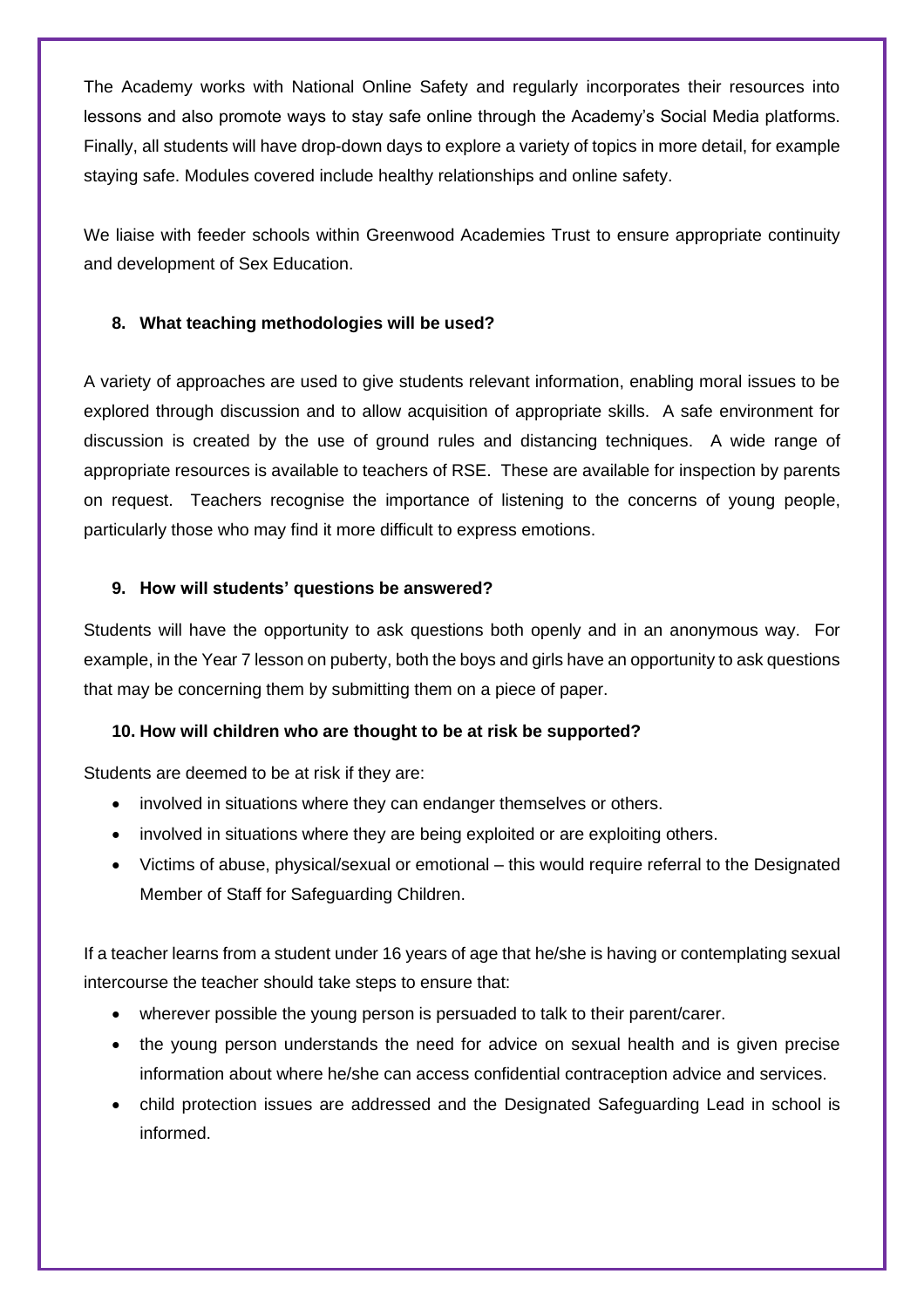*Appendix 1: By the end of secondary school pupils should know:*

Please see the website for detailed curriculum plan.

| <b>TOPIC</b> | <b>PUPILS SHOULD KNOW</b>                                                                                                                                                                                                                                                                                           |
|--------------|---------------------------------------------------------------------------------------------------------------------------------------------------------------------------------------------------------------------------------------------------------------------------------------------------------------------|
| Families     | That there are different types of committed, stable relationships<br>$\bullet$                                                                                                                                                                                                                                      |
|              | How these relationships might contribute to human happiness and their<br>importance for bringing up children                                                                                                                                                                                                        |
|              | What marriage is, including their legal status e.g. that marriage carries legal<br>rights and protections not available to couples who are cohabiting or who have<br>married, for example, in an unregistered religious ceremony                                                                                    |
|              | Why marriage is an important relationship choice for many couples and why it<br>must be freely entered into                                                                                                                                                                                                         |
|              | The characteristics and legal status of other types of long-term relationships                                                                                                                                                                                                                                      |
|              | The roles and responsibilities of parents with respect to raising of children,<br>including the characteristics of successful parenting                                                                                                                                                                             |
|              | How to:- determine whether other children, adults or sources of information are<br>trustworthy; judge when a family, friend, intimate or other relationship is unsafe (and<br>to recognise this in others' relationships); and, how to seek help or advice, including<br>reporting concerns about others, if needed |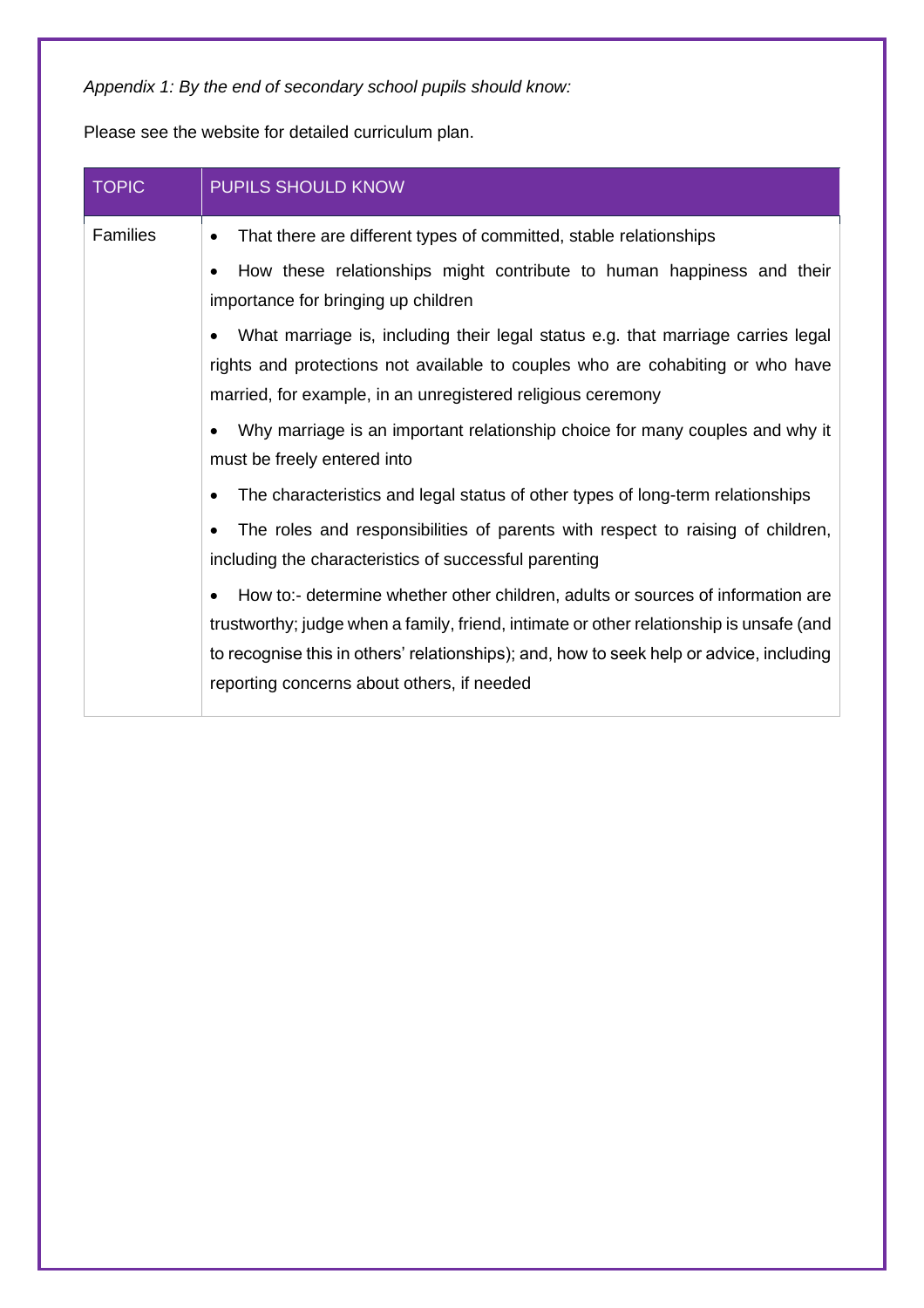| <b>TOPIC</b>                                             | PUPILS SHOULD KNOW                                                                                                                                                                                                                                                                                                              |
|----------------------------------------------------------|---------------------------------------------------------------------------------------------------------------------------------------------------------------------------------------------------------------------------------------------------------------------------------------------------------------------------------|
| Respectful<br>relationships,<br>including<br>friendships | The characteristics of positive and healthy friendships (in all contexts, including<br>online) including: trust, respect, honesty, kindness, generosity, boundaries, privacy,<br>consent and the management of conflict, reconciliation and ending relationships.<br>This includes different (non-sexual) types of relationship |
|                                                          | Practical steps they can take in a range of different contexts to improve or<br>support respectful relationships                                                                                                                                                                                                                |
|                                                          | How stereotypes, in particular stereotypes based on sex, gender, race, religion,<br>sexual orientation or disability, can cause damage (e.g. how they might normalise<br>non-consensual behaviour or encourage prejudice)                                                                                                       |
|                                                          | That in school and in wider society they can expect to be treated with respect<br>by others, and that in turn they should show due respect to others, including people<br>in positions of authority and due tolerance of other people's beliefs                                                                                 |
|                                                          | About different types of bullying (including cyberbullying), the impact of bullying,<br>responsibilities of bystanders to report bullying and how and where to get help                                                                                                                                                         |
|                                                          | That some types of behaviour within relationships are criminal, including violent<br>behaviour and coercive control                                                                                                                                                                                                             |
|                                                          | What constitutes sexual harassment and sexual violence and why these are<br>always unacceptable                                                                                                                                                                                                                                 |
|                                                          | The legal rights and responsibilities regarding equality (particularly with<br>reference to the protected characteristics as defined in the Equality Act 2010) and<br>that everyone is unique and equal                                                                                                                         |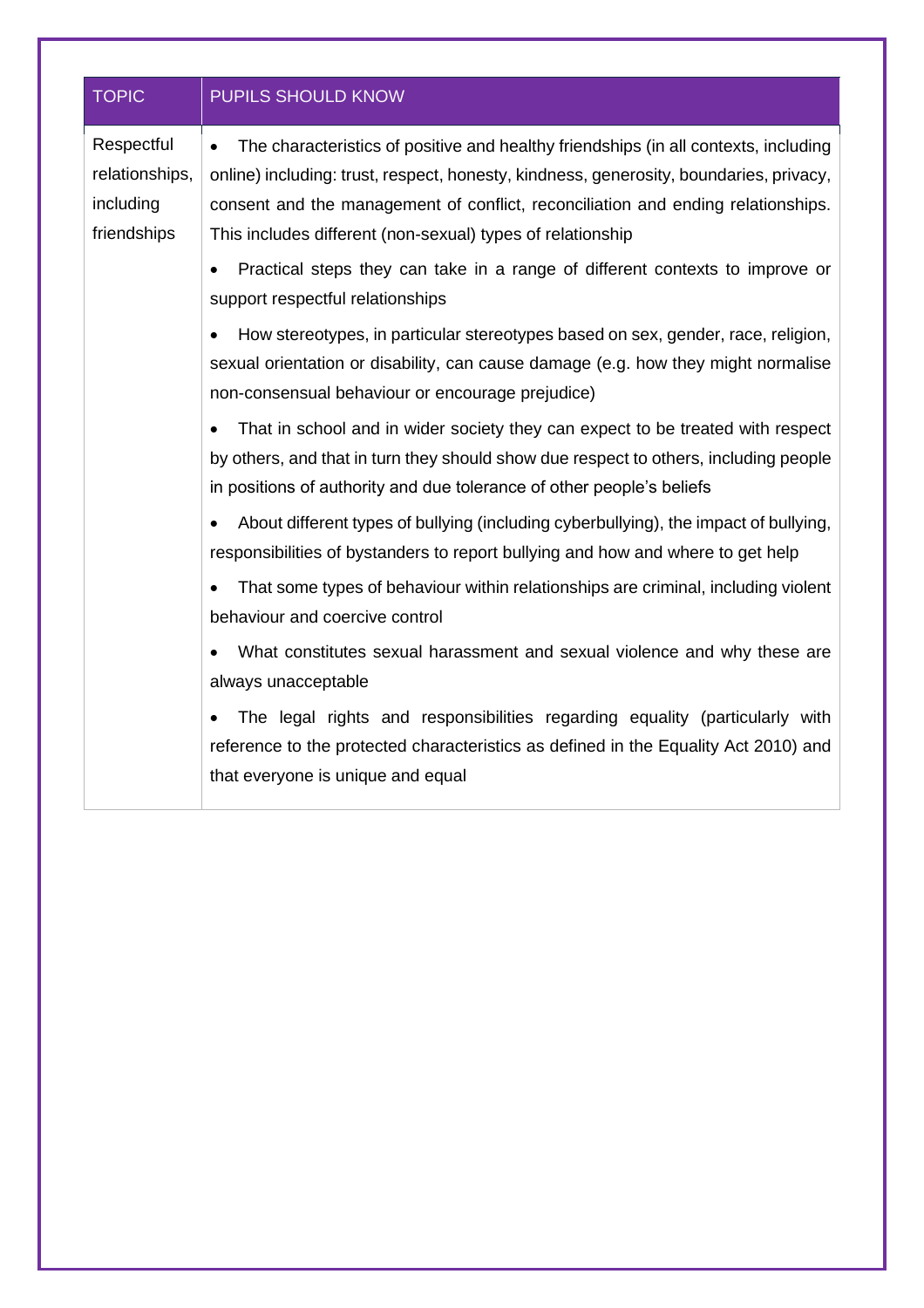| <b>TOPIC</b>           | <b>PUPILS SHOULD KNOW</b>                                                                                                                                                                                                                                                |
|------------------------|--------------------------------------------------------------------------------------------------------------------------------------------------------------------------------------------------------------------------------------------------------------------------|
| Online<br>and<br>media | Their rights, responsibilities and opportunities online, including that the same<br>$\bullet$<br>expectations of behaviour apply in all contexts, including online                                                                                                       |
|                        | About online risks, including that any material someone provides to another has<br>the potential to be shared online and the difficulty of removing potentially<br>compromising material placed online                                                                   |
|                        | Not to provide material to others that they would not want shared further and<br>$\bullet$<br>not to share personal material which is sent to them                                                                                                                       |
|                        | What to do and where to get support to report material or manage issues online<br>$\bullet$<br>The impact of viewing harmful content                                                                                                                                     |
|                        | That specifically sexually explicit material e.g. pornography presents a distorted<br>$\bullet$<br>picture of sexual behaviours, can damage the way people see themselves in<br>relation to others and negatively affect how they behave towards sexual partners         |
|                        | That sharing and viewing indecent images of children (including those created<br>by children) is a criminal offence which carries severe penalties including jail<br>How information and data is generated, collected, shared and used online<br>$\bullet$               |
| Being safe             | The concepts of, and laws relating to, sexual consent, sexual exploitation,<br>$\bullet$<br>abuse, grooming, coercion, harassment, rape, domestic abuse, forced marriage,<br>honour-based violence and FGM, and how these can affect current and future<br>relationships |
|                        | How people can actively communicate and recognise consent from others,<br>including sexual consent, and how and when consent can be withdrawn (in all<br>contexts, including online)                                                                                     |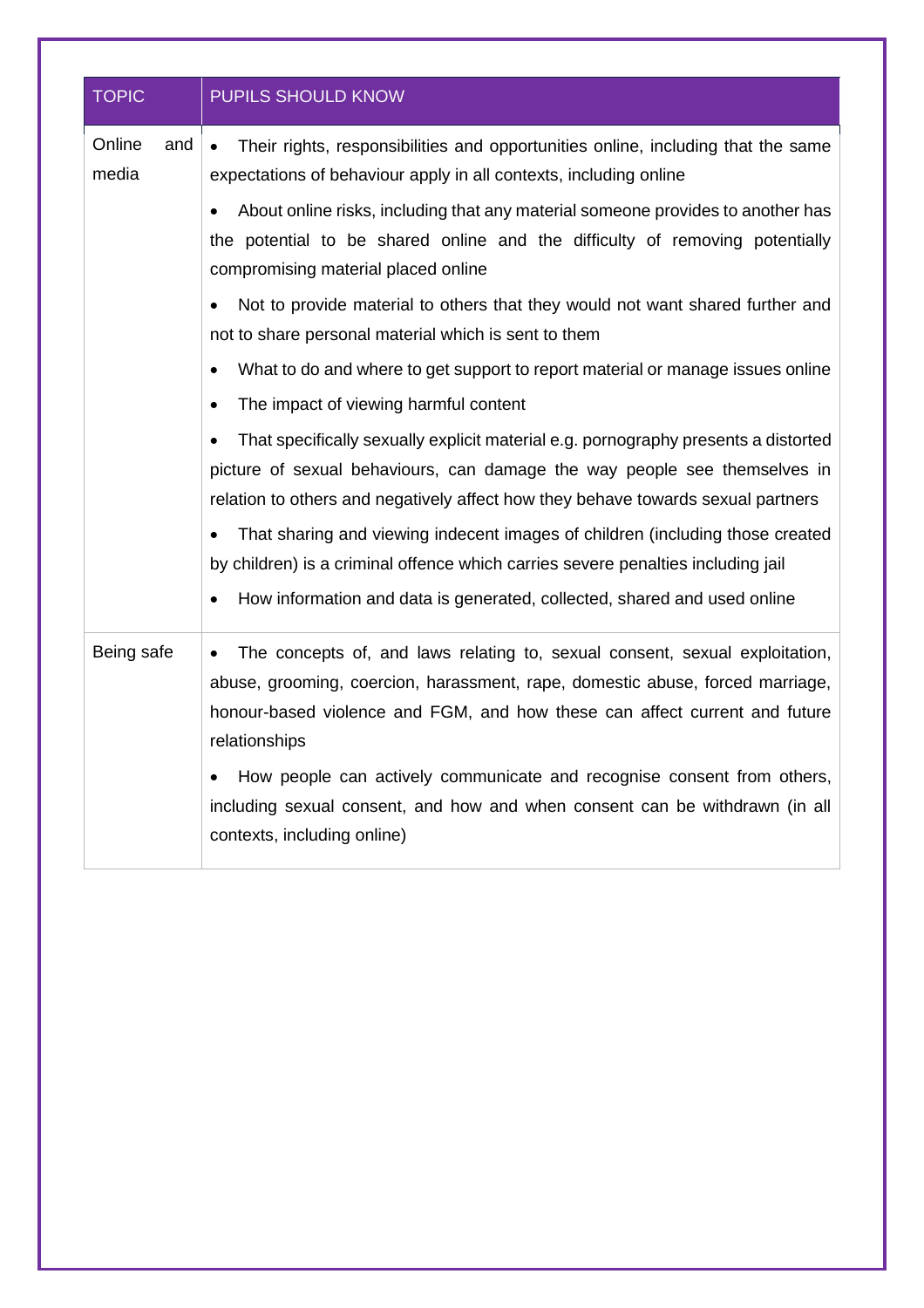| Intimate and<br>How to recognise the characteristics and positive aspects of healthy<br>$\bullet$<br>sexual<br>relationships,<br>shared interests and outlook, sex and friendship<br>including<br>$\bullet$<br>sexual health                                                                                                                                                                                                                                                                                                                                        | <b>TOPIC</b> | <b>PUPILS SHOULD KNOW</b>                                                                                                                                                                                                                                                                                                                                                                                                                                                                                                                                                                                                                                                                                                                                                                                                                                                                                                                                                                                                                                                                                       |
|---------------------------------------------------------------------------------------------------------------------------------------------------------------------------------------------------------------------------------------------------------------------------------------------------------------------------------------------------------------------------------------------------------------------------------------------------------------------------------------------------------------------------------------------------------------------|--------------|-----------------------------------------------------------------------------------------------------------------------------------------------------------------------------------------------------------------------------------------------------------------------------------------------------------------------------------------------------------------------------------------------------------------------------------------------------------------------------------------------------------------------------------------------------------------------------------------------------------------------------------------------------------------------------------------------------------------------------------------------------------------------------------------------------------------------------------------------------------------------------------------------------------------------------------------------------------------------------------------------------------------------------------------------------------------------------------------------------------------|
| reproductive health and wellbeing<br>$\bullet$<br>of lifestyle on fertility for men and women<br>pressurising others<br>That they have a choice to delay sex or to enjoy intimacy without sex<br>available<br>The facts around pregnancy including miscarriage<br>٠<br>abortion and where to get further help)<br>use) and the importance of and facts about testing<br>$\bullet$<br>contract them and key facts about treatment<br>How the use of alcohol and drugs can lead to risky sexual behaviour<br>٠<br>sexual and reproductive health advice and treatment |              | one-to-<br>one intimate relationships, which include mutual respect, consent, loyalty, trust,<br>That all aspects of health can be affected by choices they make in sex and<br>relationships, positively or negatively, e.g. physical, emotional, mental, sexual and<br>The facts about reproductive health, including fertility and the potential impact<br>That there are a range of strategies for identifying and managing sexual<br>pressure, including understanding peer pressure, resisting pressure and not<br>The facts about the full range of contraceptive choices, efficacy and options<br>That there are choices in relation to pregnancy (with medically and legally<br>accurate, impartial information on all options, including keeping the baby, adoption,<br>How the different sexually transmitted infections (STIs), including HIV/AIDs, are<br>transmitted, how risk can be reduced through safer sex (including through condom<br>About the prevalence of some STIs, the impact they can have on those who<br>How to get further advice, including how and where to access confidential |